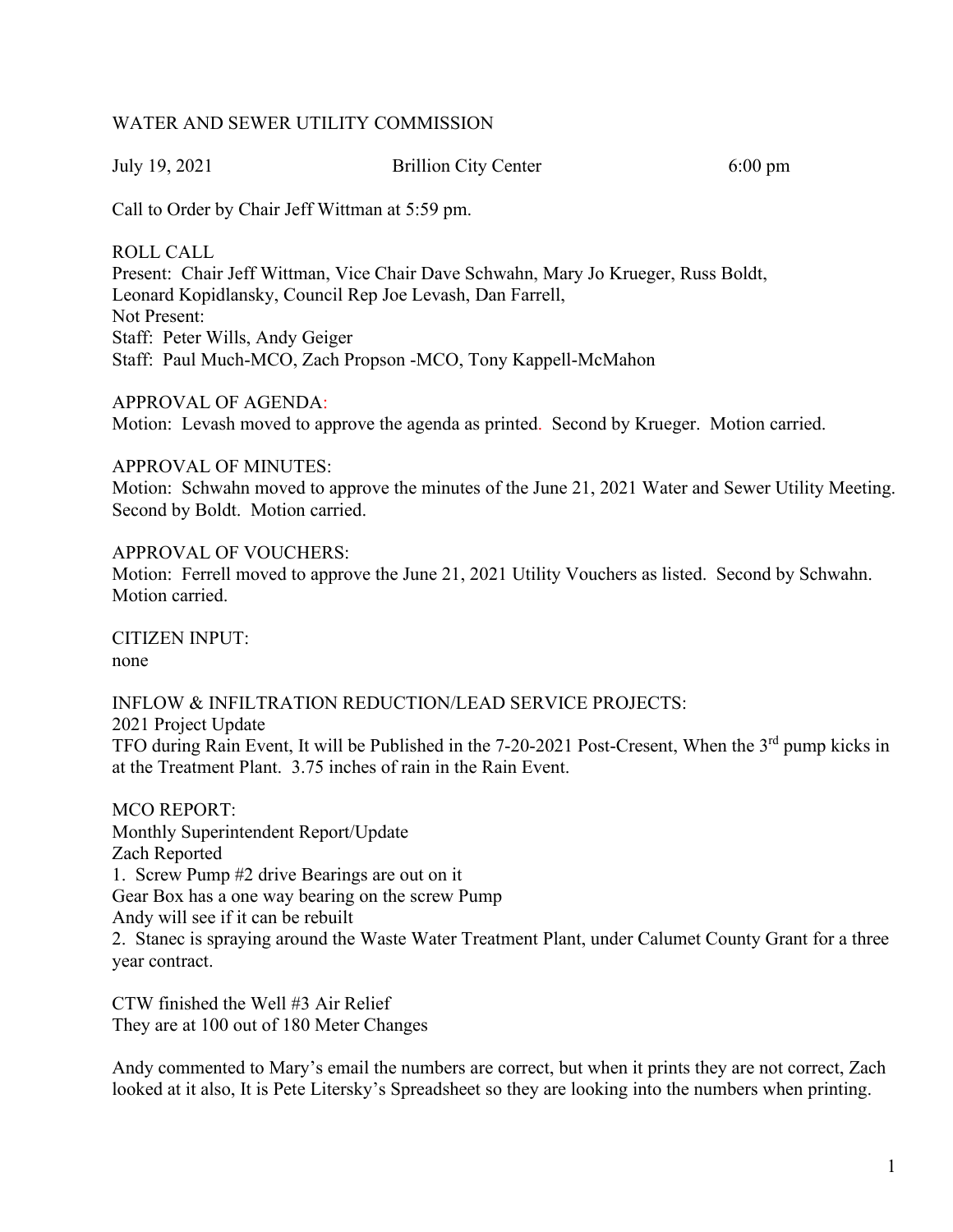# ENGINEERS REPORT:

Update on WWTP upgrade

Kappell gave an update. Draft WWT Plan to the DNR on June 30<sup>th</sup> contained the Elements of preliminary compliance of Alternative plan was due this year. For the phosphorous Compliance Schedule. It was part of the Phosphorous evaluation looked at treatment and non-treatment various options for phosphorous compliance. Treatment Options: Looked tributary filtration from disc filters to sand filters. Those are included so far in the cost affective analyst we are showing present worth capital cost bases disc filter retro fit to the existing Gravity filter system. That would mean gutting the existing gravity to mechanical filter system with the existing tanks at \$2.5 million. With the upfill sand fill option not being able to be retro fit into the filters requiring a new building to be built which would carry a much high capital cost with an estimated cost of 5.5 million. The most cost-effective treatment alternative for the phosphorous compliance end of things is about 2.5 million. In preliminary water quality training options out in the water shed those assume the optimize the phosphorous removal thru biological and chemical feed only and not do the tributary upgrade we would be able to optimize the effort of optimize the concentration to .30ml/l with chemical feed alone, so plants are a little bit below. Training cost we are looking at anywhere between 830 thousand to 3.3 million on a 20 yr. worth bases for training. Continuing to look at that.

Also looked at the multi state discharge variance, the state wide phosphorous variance. That looks at the impact on the sewer customer and the rate due to the potential impacts from the treatment plant upgrades specifical phosphorous, based on the counties economic status Calumet County, if the sewer rate would increase about 1% in the medium house hold income in the city, The city would be eligible for various option. The sewer rate is at .53% if you look at lower cost with the option of disc options it would not get to that 1% rate.

Andy is working with Heidi from the DNR – NON for WPDES Permit for Chloride Source Reduction Measures

CHAIRMAN: None

# PUBLIC WORKS DIRECTOR:

Had a Townhall last week, talked about the lead sewer lines in street projects, targets for getting the lead out. There was an application on the DNR Website (Becky) from DNR so are working on a revised program for 2022. No link has been posted on website. It would not be a loan it would be a grant. More information closer to application opening. ARPA now would allow cost occurred for repair and replacement.

# CITY ADMINISTRATOR:

Water rate Increase – CMAR report talking to Amber CLA during Audit, mentioned we should do a full review of our sewer rates and CLA could do as we are getting our budget together. It would be a good recommendation. A motion was made by Krueger to get a price from Amber and a Second by Levash motion Carried

Drop Box – Discussed using Dropbox for large reports for the Commission in lieu of printing and larger attachments, so far have used for a few items. The commission has not had any issues or objections.